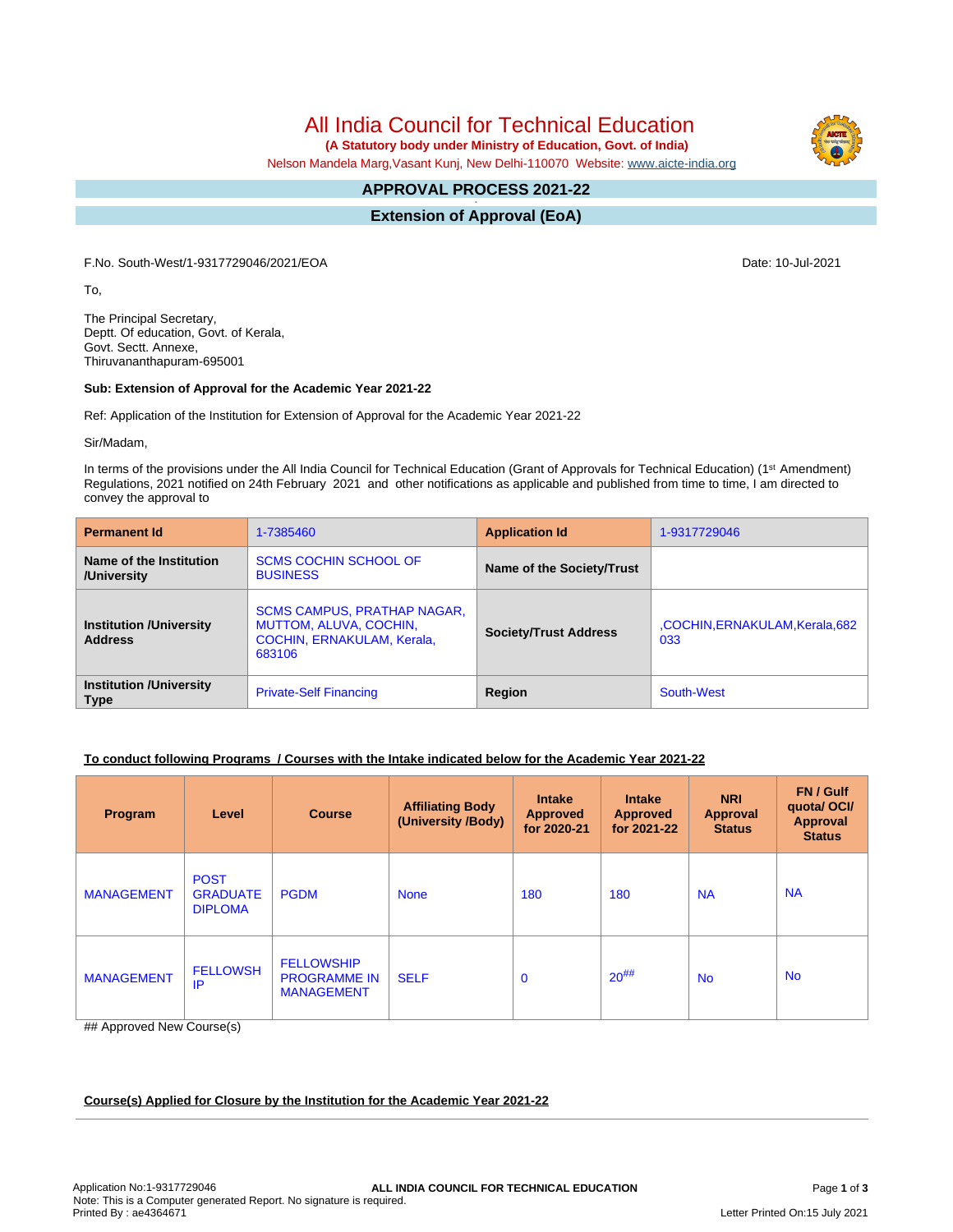| <b>Program</b>    | Level                                            | <b>Course</b> | <b>Affiliating Body</b><br>(Univ/Body) | <b>Course Closure Status</b> |
|-------------------|--------------------------------------------------|---------------|----------------------------------------|------------------------------|
| <b>MANAGEMENT</b> | <b>POST</b><br><b>GRADUATE</b><br><b>DIPLOMA</b> | <b>PGDM</b>   | <b>None</b>                            | Approved                     |

#### **It is mandatory to comply with all the essential requirements as given in APH 2021-22 (Appendix 6)**

# **Important Instructions**

- 1. The State Government/ UT/ Directorate of Technical Education/ Directorate of Medical Education shall ensure that 10% of reservation for Economically Weaker Section (EWS) as per the reservation policy for admission, operational from the Academic year 2019-20 is implemented without affecting the reservation percentages of SC/ ST/ OBC/ General. However, this would not be applicable in the case of Minority Institutions referred to the Clause (1) of Article 30 of Constitution of India. Such Institution shall be permitted to increase in annual permitted strength over a maximum period of two years.
- 2. The Institution offering courses earlier in the Regular Shift, First Shift, Second Shift/Part Time now amalgamated as total intake shall have to fulfil all facilities such as Infrastructure, Faculty and other requirements as per the norms specified in the Approval Process Handbook 2021-22 for the Total Approved Intake. Further, the Institutions Deemed to be Universities/ Institutions having Accreditation/ Autonomy status shall have to maintain the Faculty: Student ratio as specified in the Approval Process Handbook.
- 3. Strict compliance of Anti-Ragging Regulation, Establishment of Committee for SC/ ST, Establishment of Internal Complaint Committee (ICC), Establishment of Online Grievance Redressal Mechanism, Barrier Free Built Environment for disabled and elderly persons, Fire and Safety Certificate should be maintained as per the provisions made in Approval Process Handbook and AICTE Regulation notified from time to time.
- 4. In case of any differences in content in this Computer generated Extension of Approval Letter, the content/information as approved by the Executive Council / General Council as available on the record of AICTE shall be final and binding.

**Prof.Rajive Kumar Member Secretary, AICTE**

Copy \*\* to:

**1. The Director of Technical Education\*\*, Kerala**

**2**. **The Registrar\*\*,**

None

- **3. The Principal / Director,** SCMS COCHIN SCHOOL OF BUSINESS Scms Campus, Prathap Nagar, Muttom, Aluva, Cochin, Cochin,Ernakulam, Kerala,683106
- **4. The Secretary / Chairman,**

COCHIN,ERNAKULAM Kerala,682033

## **5. The Regional Officer,**

All India Council for Technical Education Health Centre Building Bangalore University Campus